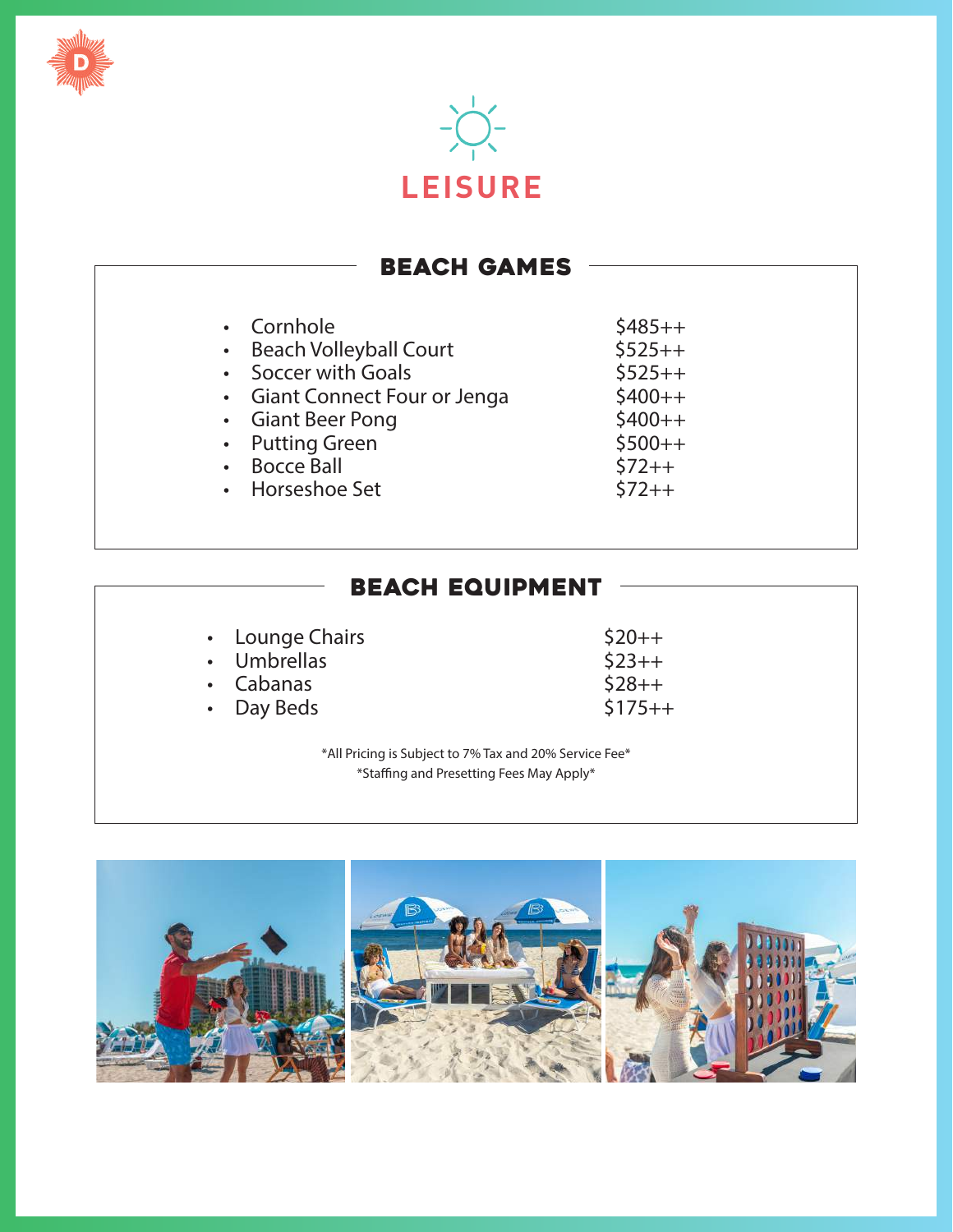



## **WATER SPORTS WATERSPORTS**

## **ACTIVITIES**

- Jet Ski Rentals
	- $\frac{1}{2}$  30 Min  $\frac{1}{2}$   $\frac{100+1}{2}$
- $\frac{1}{200}$  60 Min  $\frac{1}{200}$  8200++
- 1 Hour Jet Ski Tour:  $$250++$
- 
- 
- 
- 

• Banana Boat \$675++ Per Hour Parasailing **blue Source 1000++ Per Hour** • Kayak \$50++ Per Hour Paddle Boards **\$50++ Per Hour** 

All Pricing is Subject to 7% Tax and 20% Service Fee

#### REQUIREMENTS

- Jet Ski Rentals & Tours
	- » Ages 6 and up to ride (passenger)
	- » Ages 18 and up to driver (operator) \*Drivers born on or after January 1, 1988 must have valid proof of a Boating Safety Education ID Card. Exam is to be taken nonline prior to scheduled departure time via www.boat-ed.com/floridarental
	- » Max Capacity: 2 people at a time, no more than 400 lbs combined weight
- Banana Boat & Parasailing
	- » Ages 6 and up to participate
	- » Banana Boat: Fits up to 6 people at a time

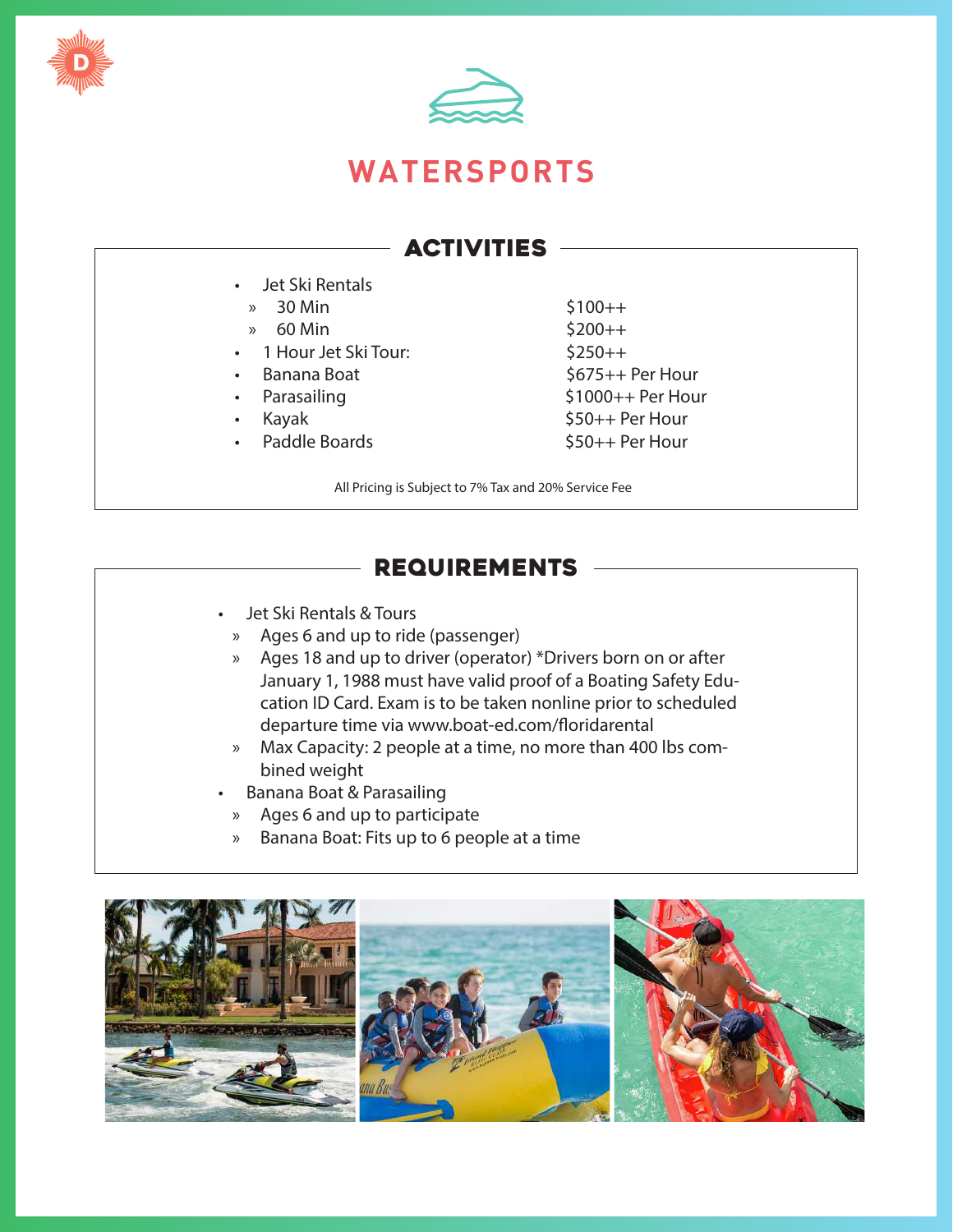



## VENUE SETTING & AMENITIES

- Private Beach Oasis Set Up
- Beach Decor: Surfboards, Adirondack Chairs, Floor Pillows, High Boys
- Ambeint Lighting, Bistro Lights & LED Up Lighting
- 72' Banquet Rounds & Chairs for 100
- Small Faux Plants and Foliage
- Luxury Queen Sized Day Beds
- Game Package: Cornhole, Connect 4 & Jenga
- Catering Set Up: 10x10 Tents & Service Tables
- Generator Rental

#### WE'VE GOT YOU COVERED

- Special Event Permitting & Facilitation
- Off Duty Police Scheduling and Coordination (City Requirement)
- **Event Staff**
- Equipment Delivery, Set Up and Breakdown

\*All permitting layouts must be submitted no less than 30 business day in advance\*

#### PRICING

- Under 100 \$9,500++
- 101-200 \$11,000++
- 201-300 \$13,750++
	- 301-400 \$15,500++
- 
- 400+ Contact Us for A Quote

\*All Pricing is Subject to 7% Tax and 20% Service Fee\*

\*Delivery fees may apply if event is outside operating area. Late fees will apply if permits are not applied for within 30 days of your event. Additional city permitting costs may be possible on Hollywood Beach.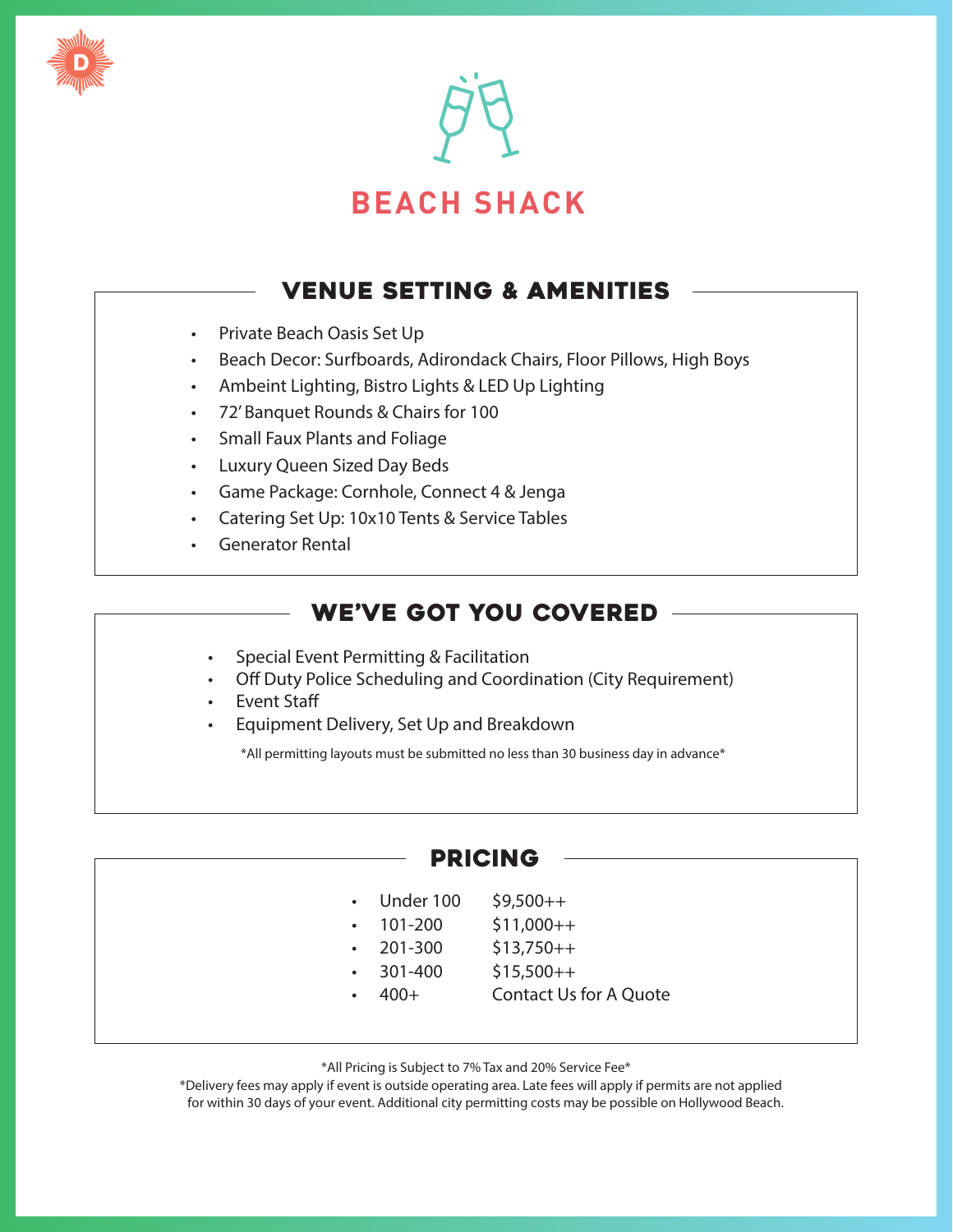



#### VENUE SETTING & AMENITIES

- Private Beach Oasis Set Up
- Beach Decor: Rugs, Decorative & Floor Pillows, High Boys
- Ambeint Lighting & LED Up Lighting
- Shade Sails (Two Styles Available)
- Small Faux Plants and Foliage
- Luxury Queen Sized Day Beds
- Game Package: Cornhole, Connect 4 & Jenga
- Catering Set Up: Tables, Tents & Service Tables
- Generator Rental

#### WE'VE GOT YOU COVERED

- Special Event Permitting & Facilitation
- Off Duty Police Scheduling and Coordination (City Requirement)
- Event Staff
- Equipment Delivery, Set Up and Breakdown

\*All permitting layouts must be submitted no less than 30 business day in advance\*

#### PRICING

- Under 100 \$14,000++
- 101-200 \$15,500++
- 201-300 \$19,000++
	- $\bullet$  301-400 \$20.500++
- 
- 400+ Contact Us for A Quote

\*All Pricing is Subject to 7% Tax and 20% Service Fee\*

\*Additional Permitting Fees May Apply\*

\*All Pricing is Subject to 7% Tax and 20% Service Fee\*

\*Delivery fees may apply if event is outside operating area. Late fees will apply if permits are not applied for within 30 days of your event. Additional city permitting costs may be possible on Hollywood Beach.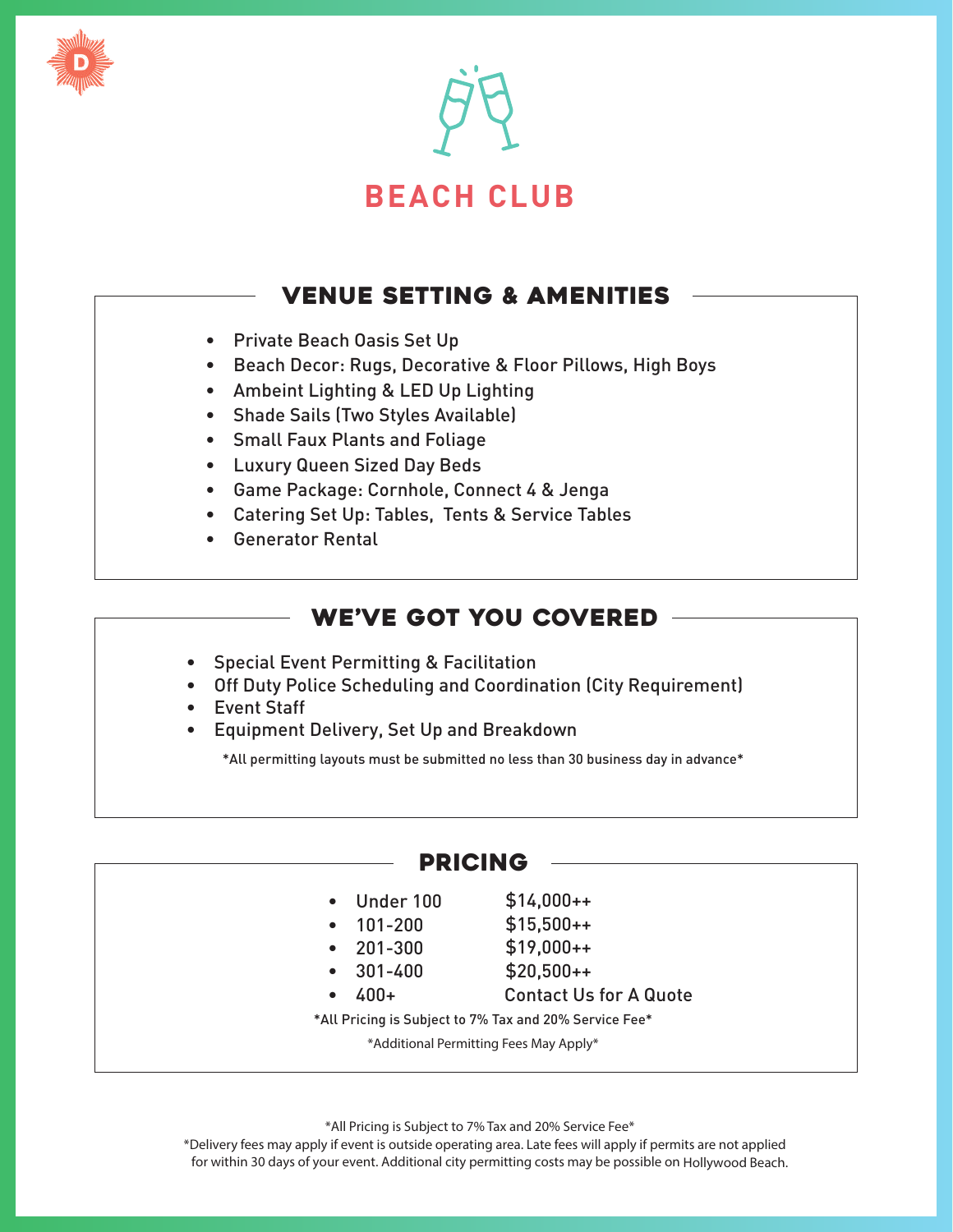









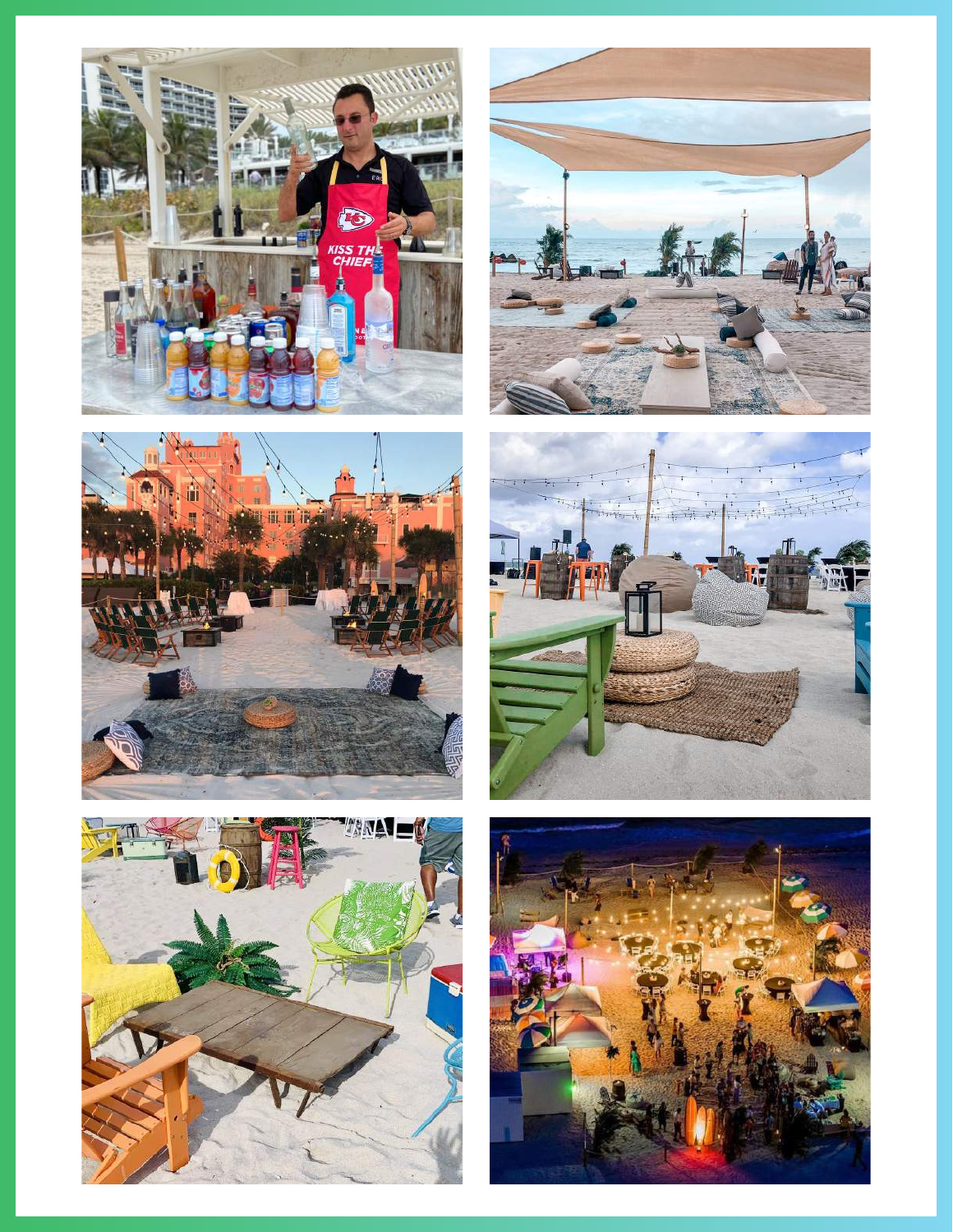



## **ENHANCE YOUR SOIREE ENHANCE YOUR SOIREE**

#### SHADE SAILS

| 24' x 24' x 33 Shades |
|-----------------------|
|-----------------------|

12' x 12' Shades

24' x 24' Shades

- » 3 Shades \$1,750 » 2 Shades \$1,750 » 1 Shade \$1,750
	-

## BEACH BONFIRE

Heat Up Your Evening With An Unforgettable Set Up

- $\cdot$  \$1,200++
	- » Two Fire Pits
	- » Adirondack Chairs
	- » Includes All Permitting and Fire Marshall Require-

#### GLOW IN THE DARK PACKAGE

When The Sun Goes Down The Games Don't

- $$1,850++$ 
	- » Glow in the Dark Games
	- » Cornhole, Jenga, Tic Tac Toe, & Connect Four



\*All Pricing is Subject to 7% Tax and 20% Service Fee\*

\*Delivery fees may apply if event is outside operating area. Late fees will apply if permits are not applied for within 30 days of your event. Additional city permitting costs may be possible on Hollywood Beach.

- 
- » 6 Shades \$2,750 » 4 Shades \$2,750 » 2 Shades \$2,750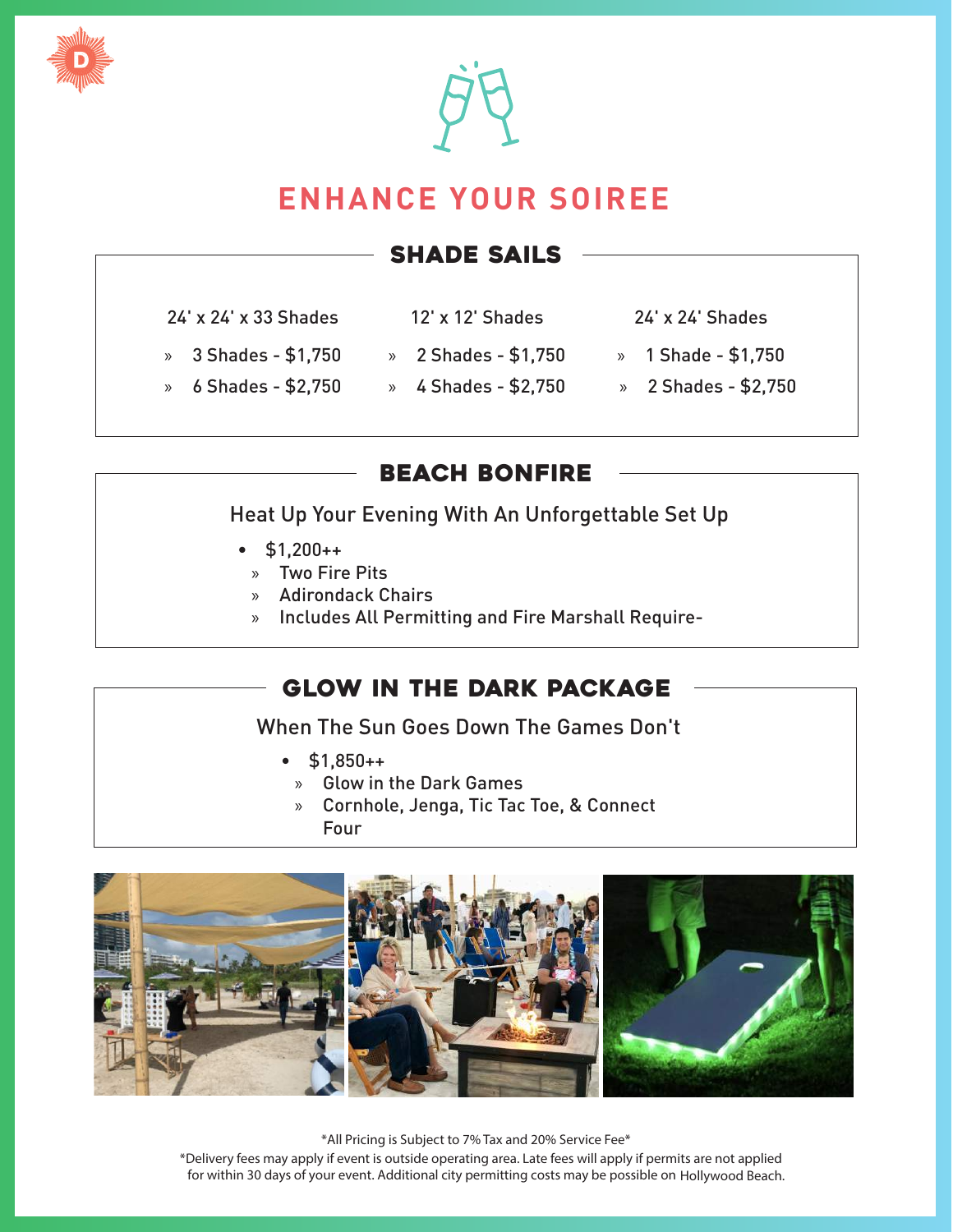



# **ULTIMATE BEACH DAY ULTIMATE BEACH DAY**

#### VENUE SETTING & AMENITIES

- Private Beach Oasis with Bamboo Entrance
- Hospitality Tent with Welcome Sign
- Assigned Beach Butler(s)
- One Lounge Chair & Umbrella per Guest
- One Luxury Queen Sized Day Bed with Cabana
- Three High Boys
- Game Package: Cornhole, Connect 4, Jenga and Sports Pack
- Outdoor Wireless Audio System
- Storage Chest for Bags and Personal Belongings

#### PRICING

- \$59++ PP
- **•** \$250++ Staffing Fee Per Every 35 Guest
- \$2,000 Minimum for Groups Under 35

All Pricing is Subject to 7% Tax and 20% Service Fee



\*\*Please note, in the event of inclement weather, our Events Team is equipped to move leisure games and some leisure equipment indoors. The weather call will be made the morning of the event date\*\*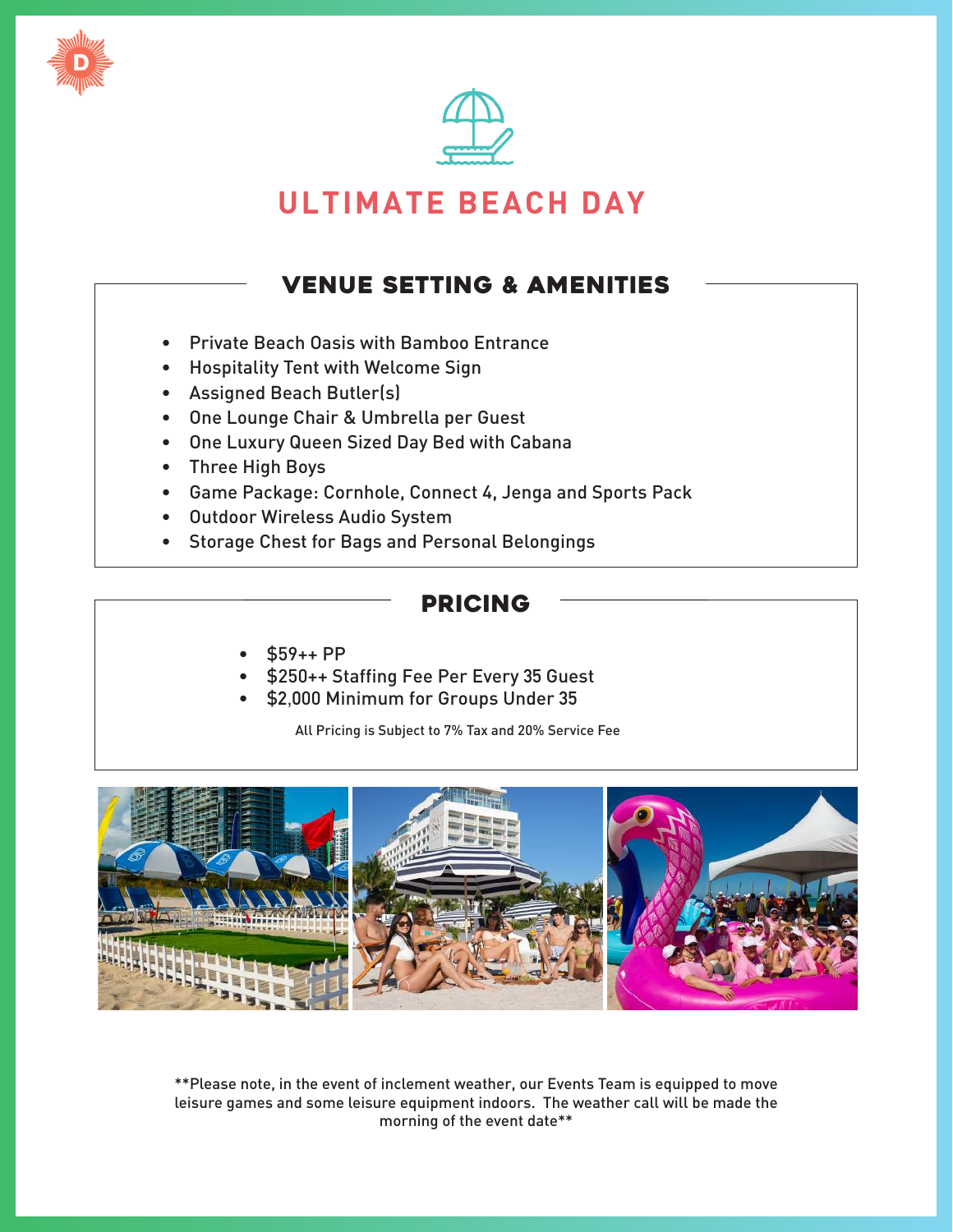



# **OVERVIEW**

Raise the stakes. Lower your inhibitions. Level the playing field. **Raise the stakes. Lower your inhibitions. Level the playing field. The Diplomat's custom-designed tournaments reinforce the principles** of leadership, team work, and hard work. Brains and brawn are used to compete, bringing together the team in a way that's often not possible in the office. Learn your coworker's quirkiest quirks, and enjoy working with them more because of it.

#### WE'VE GOT YOU COVERED

- All Associated Permitting Facilitation and Fees
- Hospitality Tent
- Complimentary Water
- Shoe and Phone Storage
- Referees and Beach Attendants
- Team Color Bandanas
- Medals for the Winning Team
- Private Beach Lounge Area to Relax Post Game

#### PRICING

- \$98++ PP
	- » Subject to \$3500 minimum for groups under 35 people

\*Prices are Subject to Taxes and 20% Service Charge\*



\*All Pricing is Subject to 7% Tax and 20% Service Fee\* \*Delivery fees may apply if event is outside operating area. Late fees will apply if permits are not applied for within 30 days of your event. Additional city permitting costs may be possible on Hollywood Beach.